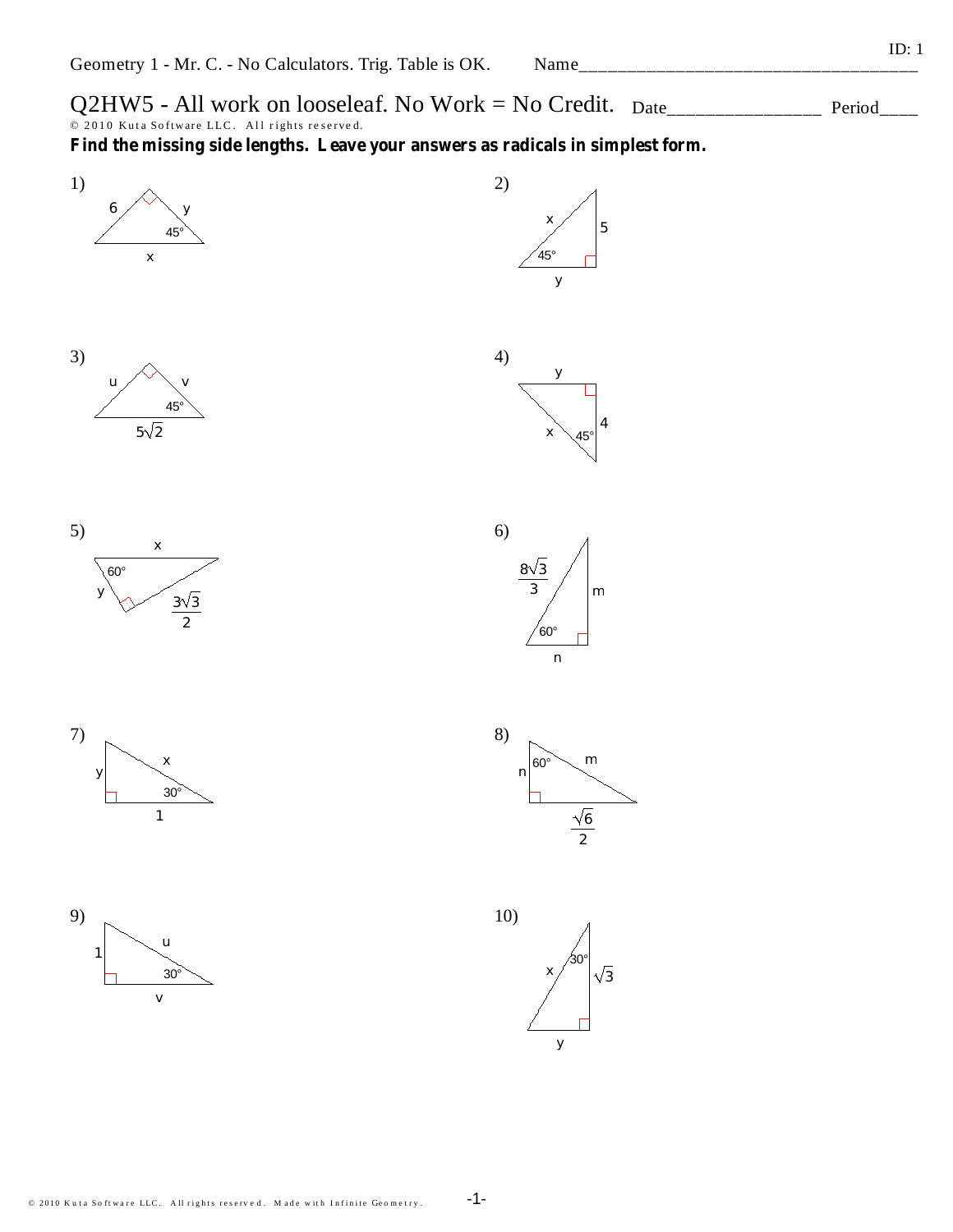## Find the value of each trigonometric ratio (exact values).

11)  $\sin A$ 



13) sin  $C$ 







17)  $\cos A$ 



19)  $tan X$ 



12)  $\sin C$ 



14) sin  $C$ 



16)  $\cos A$ 











 $-2-$